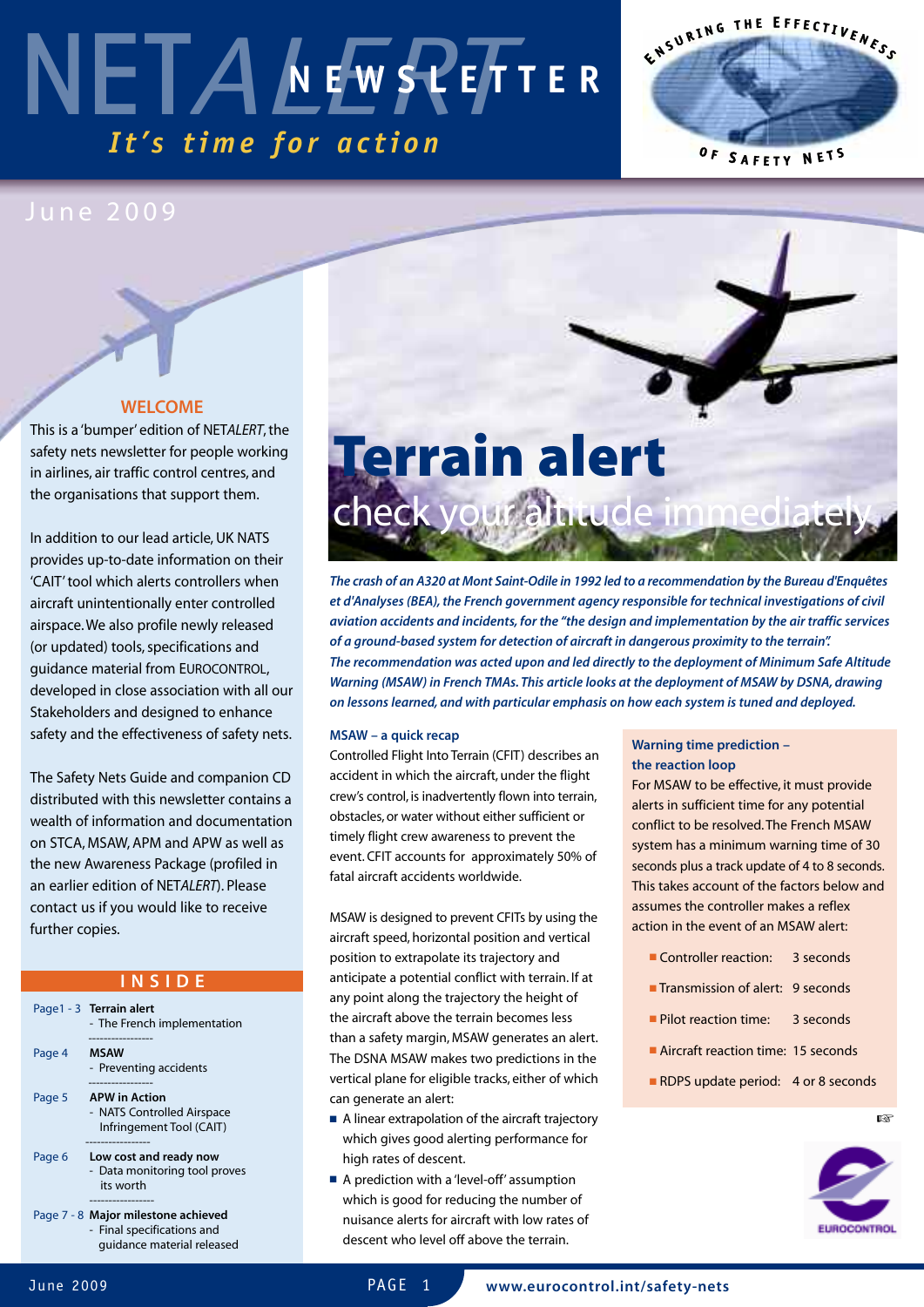# $\frac{1}{2}$  *It's time for action*  $RT$

### **Terrain alert**

continued

### **MSAW deployment by DSNA**

In French airspace MSAW alerts take place for flights under flight information services and are only transmitted to aircraft flying under Instrument Flight Rules (IFR) in contact with ATC and with a valid Mode A/C code. Exceptions do exist, such as when an IFR flight is circling to land or making a visual approach in daylight.

Sylvestre De Oliveira Costa of DSNA explains that the DSNA MSAW includes an integrated Approach Path Monitor (APM):"A classification of CFITs in 1991 found that 87% of CFITs occurred during approach or take-off, with around 50% taking place on final approach or landing. Therefore, from the very beginning, it was decided that the DSNA MSAW would have an integrated APM.The first MSAW was installed at Lyon in 1997 and to date it is operational at 12 airports.Another system will soon be operational and implementation activities are planned for a further four systems during 2009/2010. Installation is very effort intensive, with each implementation typically taking more than two years". Each step in the deployment is summarised in the table and expanded upon in the following sections.

typically 1 week for major airports (for example Orly) and up to 2 months for airports with low traffic density (for example Biarritz).

The collected data is processed by an MSAW test-bed (fast-time simulation) to establish a default configuration. Such a configuration causes an enormous number of undesirable MSAW alerts relating to aircraft carrying out normal operations - not only for all aircraft landing at the airport where the MSAW is to be

installed, but also other airports within the TMA boundary.The number of undesirable alerts can be significantly reduced by:

- Establishing inhibition areas and inhibiting alerts caused by aircraft landing in normal operating conditions (see below for more information).
- Optimising parameters to maximise the warning time given by MSAW without

increasing the number of undesirable alerts.

### **Out-of-room evaluation**

Once the initial parameters have been set, the

MSAW is installed on-site for testing outside of the control room.To validate and further refine the initial parameters live traffic is fed through the MSAW, but not broadcast to the controller. Adjustments are made to capture the specifics of the site's operating configurations, something that cannot be achieved solely using the data collected for the initial tuning phase.

| <b>Step</b>    | <b>Purpose</b>                                  |
|----------------|-------------------------------------------------|
| Initial tuning | Prepare MSAW for off-line on-site               |
|                | testing by setting up initial parameters,       |
|                | inhibiting alerts for normal landings and       |
|                | establishing inhibition areas.                  |
| Out-of-room    | Live traffic fed into an offline MSAW to refine |
| evaluation     | the initial parameters to achieve an            |
|                | acceptable level of undesirable alerts.         |
| In-room        | MSAW alerts broadcast to the controller but     |
| evaluation     | not relayed to the pilot. Successful            |
|                | evaluation leads to operational use.            |

### **Initial tuning**

This stage establishes an initial set of MSAW parameters (for example prediction times and safety margins) for on-site testing. For the site in question, a sufficient sample of actual aircraft tracks on all active runways is recorded -

### **In-room evaluation**

When the rate of undesirable alerts reaches the threshold of one alert per day, the parameters are considered to be satisfactory and the operational on-site testing can begin. In this phase MSAW alerts are broadcast to the controller but not relayed to the pilot as the system is not yet certified for operational use. At the end of the operational test period, the MSAW is approved and an Aeronautical Information Circular (AIC) is published, which stipulates that the system has been put into service at the airport.

### **Removing undesirable alerts through inhibition areas**

MSAW has a defined processing area (e.g.the



#### MSAW inhibited areas

TMA horizontal boundaries) inside which alerts will be generated, and outside of which they are filtered.There may also be volumes within the processing area where alerts should not occur.Here, inhibited areas (polygons with a minimum and maximum altitude) are applied. Examples include:

- Parts of the TMA such as military areas or nearby airfields in which aircraft are not under the controller's responsibility.
- Glide slopes and areas surrounding the airport surface.

MSAW alerts clearly need to be suppressed for aircraft landing in normal operating conditions. A glide slope monitored by MSAW, above which alerts are inhibited, is determined with respect to the published glide slope in the following steps:

**■ Step 1**: Recorded actual arrival tracks are played through the MSAW test-bed.No inhibition areas are applied around the published glide slope at this stage, causing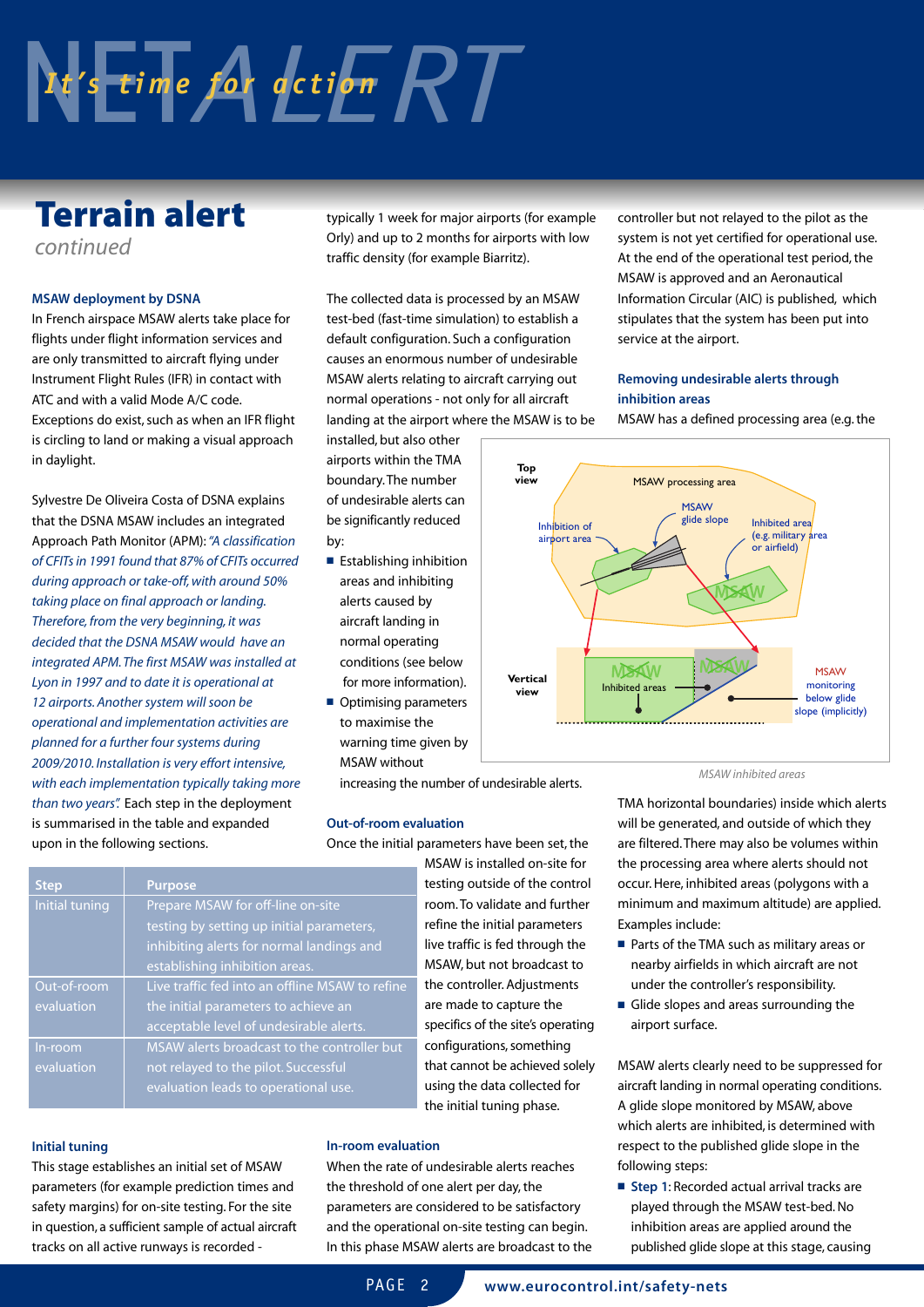all arriving aircraft to trigger MSAW alerts.

- **Step 2**: An 'MSAW glide slope' is established above which all unjustified alerts are inhibited. The glide slope typically starts a few tenths of a mile from the runway threshold and follows the published glide slope but with a marginally lower gradient (see diagram). This not only accounts for aircraft which may be below, but within the tolerance limits, of the published glide slope, but also the final segments of the approach path that are too close to the ground to transmit a timely alert.
- **Step 3**: Recorded arrival tracks are again played through the MSAW test-bed, but this time all alerts above the MSAW glide slope are inhibited.Where MSAW alerts still occur, it is determined whether they are valid or are alerts that should be inhibited. In the latter case, further refinements to the MSAW glide slope are made and checked using the MSAW test-bed.

When the DSNA system first came into operation - only precision approaches (for example ILS approaches) were monitored by the MSAW glide slope.However, as Sylvestre De Oliveira Costa explains, this is not the case today: "In some cases, the MSAW glide slope defined for precision approaches can also be used for non-precision approaches. In other cases, different MSAW glide slopes are needed for each type of approach. In the latter case, the shift supervisor is able to switch from one MSAW configuration to another according to the approach procedure being flown."

#### **Continuous improvement**

The deployment of several MSAWs over time has allowed DSNA to implement numerous improvements to their system.These include:

- Shape of inhibition areas: to best meet local requirements, any shape of inhibition area can be specified.
- Glide slopes: specifying different gradient glide slopes for different runway directions.
- Multiple configurations: for a given airport, multiple MSAW configurations (processing





area, inhibition areas, glide slopes etc) can be specified to account for different procedures and modes of operation.The desired configuration is activated by the shift supervisor using a touch screen in the control tower.

- Filtering criteria within inhibition areas: criteria can be specified which need to be fulfilled before an alert is suppressed inside an inhibition area (for example Mode A code and the departure/destination airfield).
- 'Reduced warning time' areas: short duration, undesirable, alerts have been experienced in some instances (for example where aircraft level off before interception of the glide slope). As a mitigation, it is possible to specify areas where MSAW applies a shorter warning time.
- Correlation with flight plans: if available, MSAW uses flight plan information, such as arrival and departure information,to make a more accurate alert calculation. For example, if a flight penetrates the inhibition volume of an airport, but its flight plan shows that it has not taken-off from or will not land at that airport, MSAW alerts for this aircraft will not be suppressed.
- Manual inhibition: ATCO's are able to manually inhibit MSAW alerts for individual flights. Manual inhibition is used when the controller clears a pilot to fly a visual approach for landing. It is also used for VFR flights which are considered as IFR flights by MSAW due to the allocation of a Mode A code by a border control centre.

### **Conclusion**

Sylvestre De Oliveira Costa summarises:"While the implementation of MSAW by DSNA has been very effort intensive, our hard work has paid off. The system is well accepted by controllers as it has helped them manage some critical situations. DSNA's experience has meant that we've continually managed to improve the system to both meet local needs and reduce the number of undesirable alerts".

### This article has been produced with the kind support of DSNA. Further information on the DSNA MSAW system can be found in the May 2004 edition of Revue Technique. http://www.dsna-dti.aviation-civile.gouv.fr/actualites/revuesgb/revue66gb/66pgarticle1gb/fr66art1gb.html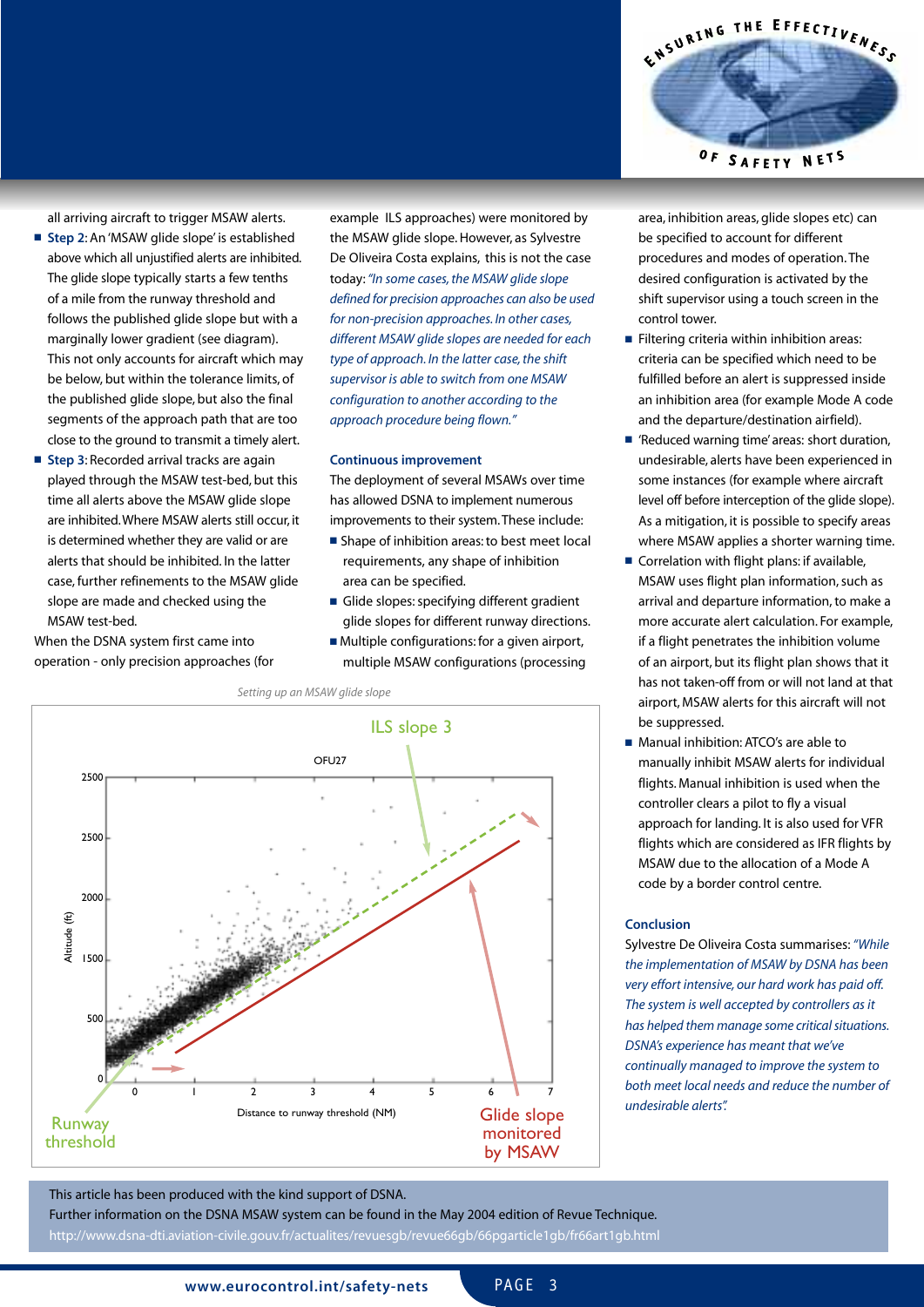

## **MSAW** Preventing accidents

It has been proven on many occasions that MSAW/APM can help to prevent incidents - either because a MSAW/APM has been installed and has provided a timely alert, or because subsequent investigations have shown that MSAW/APM would have provided a warning before the incident took **place. Below we look at three such incidents.**

**Orly 1997**: The pilot of an MD-83 inadvertently descended below the published glide slope.The pilot corrected the mistake and initiated a go-around at 67 feet. A replay of the event using an MSAW/APM test-bed revealed that an alert would have been generated 32 seconds before the aircraft pulled up.The installation of MSAW at Orly was decided upon soon after the incident.



Recreation of the Orly incident using an MSAW/APM test-bed

**Dublin 2007**: Due to maintenance on the main runway, an MD-83 was cleared for a non-precision approach to the secondary runway.The flight crew misidentified the lights on the top of a nearby building with the runway approach lighting system and began to deviate left of the approach course.The aircraft continued to descend below the Minimum Descent Altitude (MDA) without proper visual identification of the runway in use. At 1.3 miles from touchdown the radar controller observed an MSAW warning on his radar screen and advised the tower controller of the deviation in order to initiate a go-around. In this instance the tower controller had already instructed the pilot to go-round.The go-around was initiated 520 meters away from the building and 200 feet above it.

> View of the RWY 34 approach at 5.5 NM to touchdown (circled right) and lights on top of a nearby building (circled left)

**Yerevan 2008**: <sup>A</sup> large passenger jet reached the final approach fix 1,275 feet below the planned altitude for a 3 degree glide slope.The descent continued and a climb was only initiated at approximately 6.5NM from the runway threshold when the aircraft was 865 feet above the airport elevation. A recreation of the event by EUROCONTROL demonstrated that if an APM had been implemented, the aircraft would have penetrated the APM surface 7.5NM from the runway threshold at a height of 3,844 feet.The Armenian ANSP, ARMATSA, is investigating either modifying the existing MSAW which is not currently configured for approach or implementing a separate APM system.

EUROCONTROL recreation of the event assuming APM was implemented. Key: Green plane - nominal glide slope, red plane - recommended protection floor, green dots - successive aircraft positions (radar plots), white vertical lines - aircraft height above





PAGF<sub>4</sub>

**www.eurocontrol.int/safety-nets**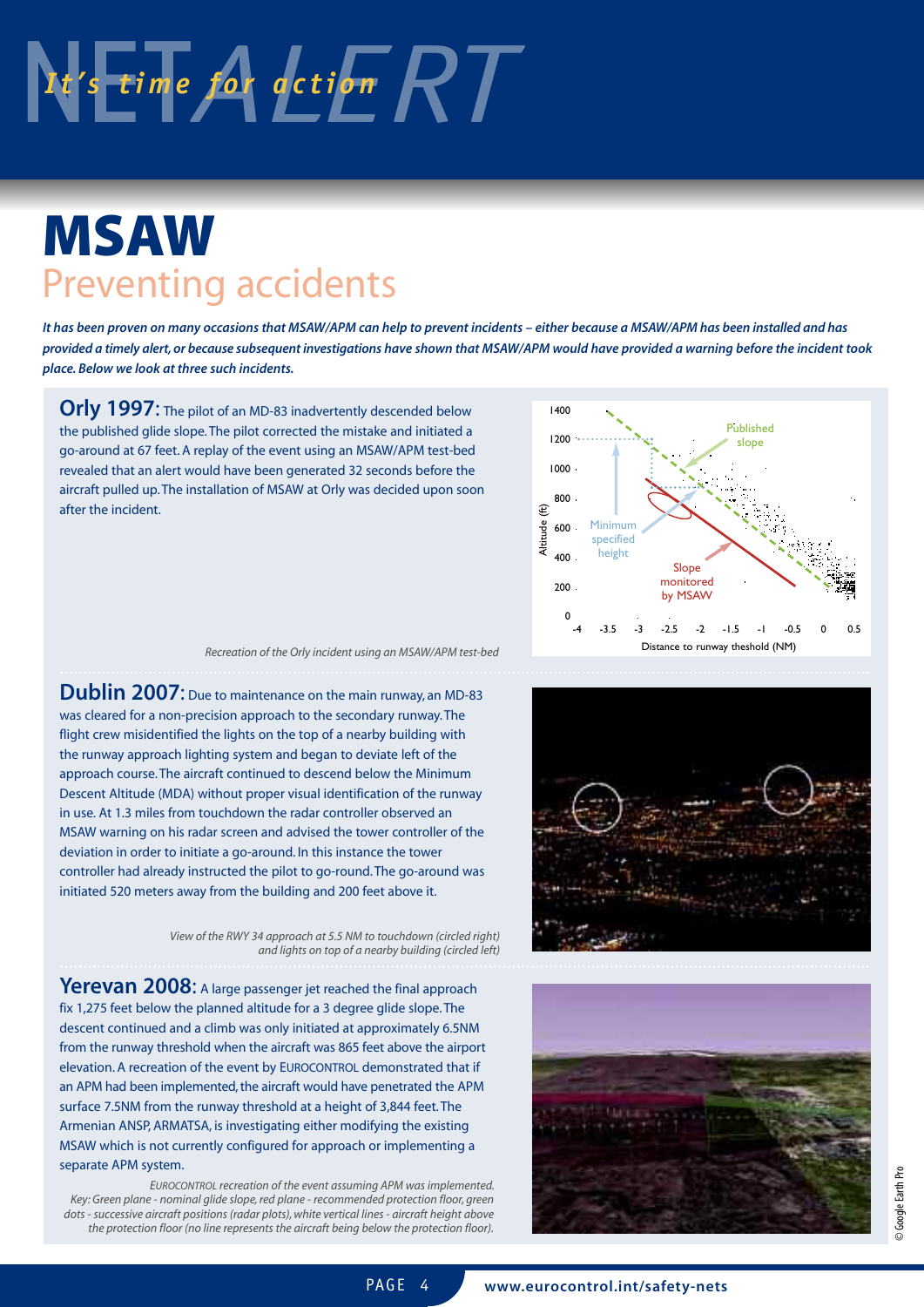ENSURING THE EFFECTIVENESS  $0F$ SAFETY NETS

### **APW in action:** NATS Controlled Airspace Infringement Tool (CAIT)

rea Proximity Warning (APW) is a groundbased safety net which warns the controller about the unauthorised penetration of protected airspace (such as controlled airspace or restricted areas). In this article we look at a real-life application of APW, the NATS Controlled Airspace Infringement Tool (CAIT) which was deployed in London terminal control airspace in Spring 2008.

Alistair Sloan,NATS safety nets manager, explains the rationale for implementing CAIT. "All pilots must obtain ATC clearance to enter controlled airspace (CAS), however evidence gathered by NATS shows that pilots have entered controlled airspace without clearances.This can pose a risk to commercial aircraft, particularly in a high-density traffic environment such as London terminal control".

CAIT is designed to draw the controller's attention to those aircraft, which may have unintentionally penetrated controlled airspace. CAIT identifies the infringing aircraft and turns its trace from green to magenta as it crosses the lateral or vertical boundary of controlled airspace (see image below). It was designed in close cooperation with operational controllers from London terminal control.This not only ensured acceptance of the tool and HMI, but also that CAIT did not alter controllers' responsibilities for avoiding and reporting controlled airspace infringements.

Although CAIT does not prevent the unauthorised penetration of controlled airspace, it quickly brings the infringement to the attention of the controller, allowing timely remedial action to be taken if required.Therefore, the tool enhances safety by improving the controller's awareness, giving him more time to take appropriate action to avoid a potential loss of separation, thus minimising the risk posed by the infringement.

CAIT relies upon the unknown aircraft carrying a



transponder with or without altitude reporting to provide an alert. CAIT will check its position relative to the boundaries and base altitude of controlled airspace. If an aircraft with a Mode A code also has Mode C,then the tool will check its vertical position relative to any adapted airspace in control and terminal manoeuvring areas (CTA and TMA). If the aircraft has no Mode C then the tool will only check its position relative to controlled airspace that exists from the ground level upwards (i.e. Control zones). Moreover, if the unknown aircraft is equipped with a Mode S transponder then CAIT can provide the controller with additional information on the intruder to both resolve the incident and assist in post-incident analysis.

Alistair Sloan concludes:"CAIT is a relatively simple tool,which has been easy to implement and requires minimal controller training.Controllers are aware that they cannot totally rely on CAIT to identify a controlled airspace infringement and that they still need to be vigilant. However, deployment in the UK has demonstrated that this tool strengthens the safe delivery of the Air Traffic Service within controlled airspace. Overall, operational experience to date indicates that the performance of the tool is exceeding expectations".

This article has been produced with kind permission from NATS referencing an article by Bill Casey and Adrian Price for the Autumn/ Winter (2008/09) edition of the Guild of Air Traffic Control Officers (GATCO) Transmit publication.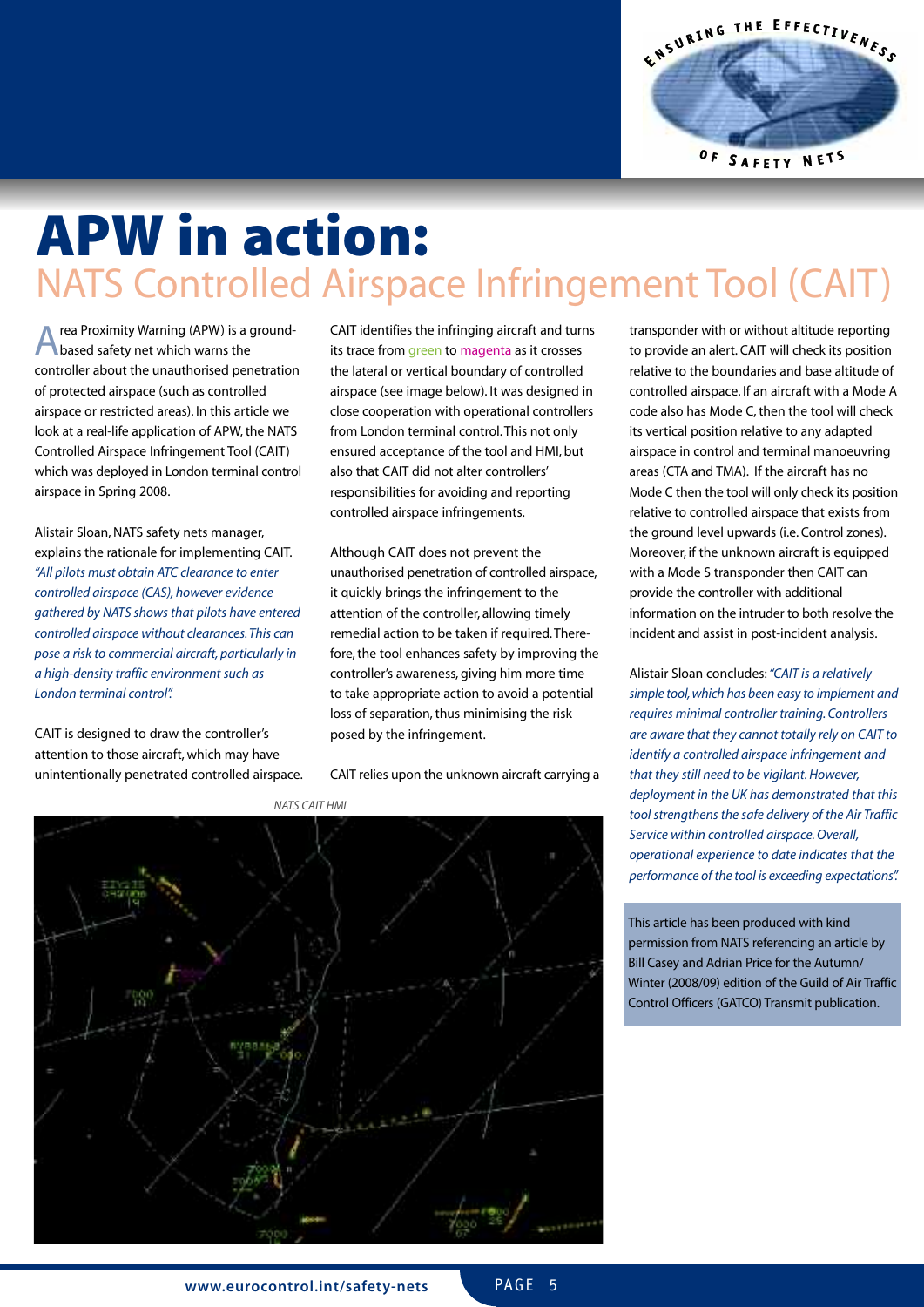# $\frac{1}{2}$  *I x*  $\frac{1}{2}$  *time for action RT*

# **Low cost and ready now** Data monitoring tool proves its worth

Gathering, analysing and exchanging data<br> **G** on aviation incidents or events forms a valuable part of an ATM safety management system.Given the large volume of data involved, an automatic data monitoring tool is essential.One such tool is the ATM Safety Monitoring Tool (ASMT) which is available on a low-cost laptop from EUROCONTROL.

### **What the tool does**

ASMT provides automatic monitoring and recording of safety-related events using operational data and contains a powerful database supporting data gathering, consolidation and off-line analysis.

#### **ASMT in practice**

ASMT was recently used successfully to process recorded Mode S radar data for TCAS advisories. A sample 24-hour recording from 9 radars was processed and all TCAS RA downlink messages were extracted in one and a half hours and inserted into the database for analysis.

ASMT monitors and collects radar track data,

flight plans and system alerts messages, gathering all relevant information for each occurrence and storing this in the database for further analysis by operational experts. It can either be connected to a live radar feed, or can process recorded radar data offline. ASMT can also combine data from different sources and locations.

The current version includes six detection modules which automatically record:

- Proximity events infringements of minimum separations between aircraft;
- **■** Short Term Conflict Alerts;
- Area Proximity Warning alerts for predicted infringement of segregated airspace;
- Mode S downlink messages of ACAS Resolution Advisory;
- Altitude Deviation detection of aircraft which do not comply with the cleared flight level;

■ Airspace Penetration - detection of unauthorised penetrations of a segregated airspace.



The key details of all recorded safety events (e.g.time of event, altitude, flight details etc) can be displayed in a list and replayed for further examination.

### **How can it be used?**

The primary objective of ASMT is to enhance safety and in particular safety monitoring.ASMT helps you collect and analyse a wider set of occurrences than would be possible through human reporting. It provides uniform, integral data collection very efficiently.The analysis focuses on structural problems (airspace/route structure, hotspots, procedures, ATM system performance).

ASMT cannot and should not replace human reporting but it is a valuable tool for enhancing safety knowledge locally and at a pan-European level. It can also be used for training and in simulations and studies. It allows safety analysis findings to be exchanged within the ATM community – occurrences can be made anonymous for outcome sharing.

The tool can help operations staff to determine causes of individual safety occurrences, and aid development of local procedures, airspace design and techniques by identifying potential risksdue,for example,to changing traffic patterns.

It can also be used for training and in simulations such as real-time simulations and studies. It allows safety analysis findings to be exchanged within the ATM community – occurrences can be made anonymous for outcome sharing. Since the benefits of participation and data sharing are community wide, EUROCONTROL can offer low cost licences for ANSPs who join the ASMT user group.

For more information, and to organise a demonstration, contact Frederic Lieutaud at Frederic.LIEUTAUD@eurocontrol.int

ASMT ACAS RA Detection Module Replay

PAGE 6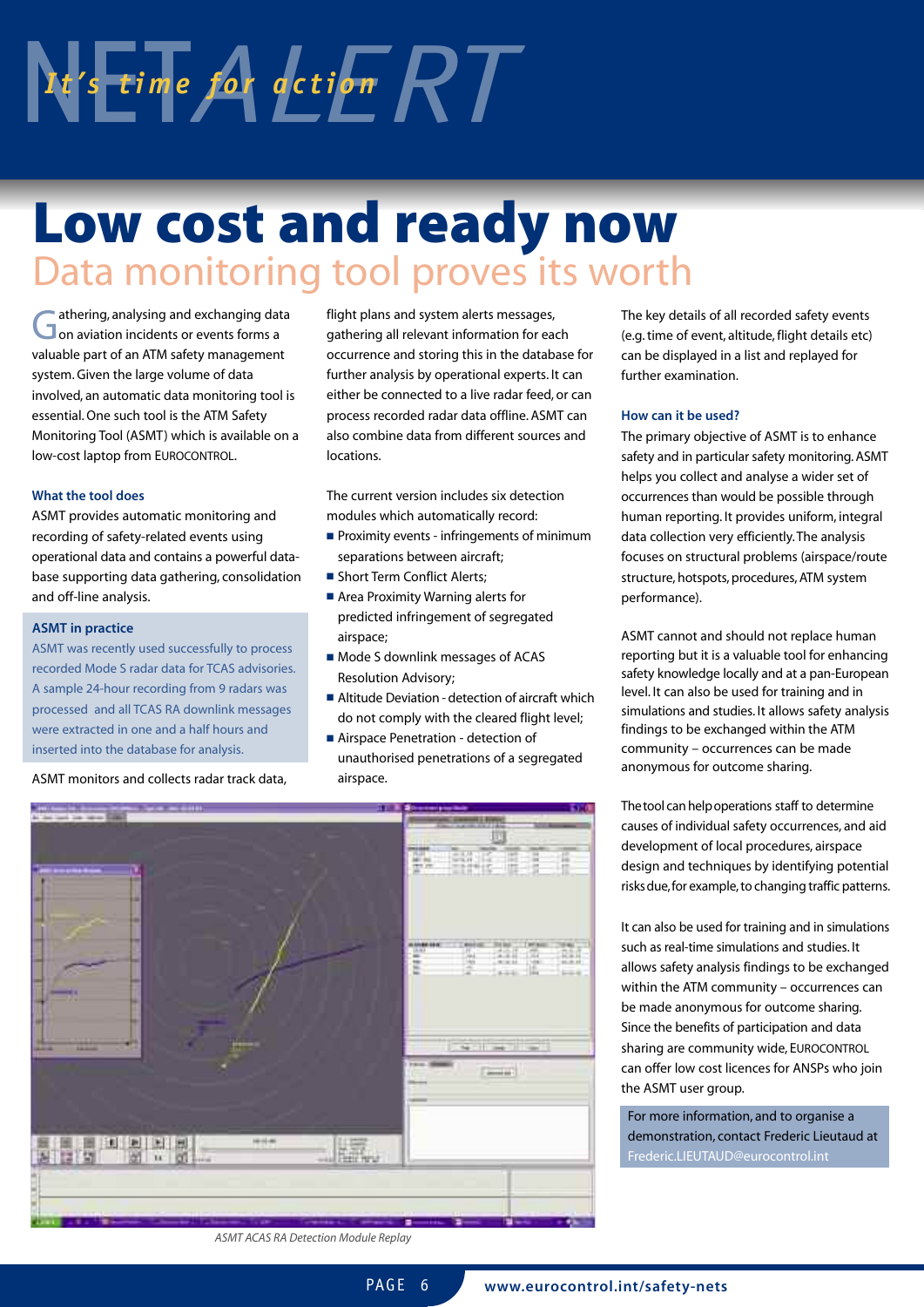

### **Major milestone achieved** Final specifications and guidance material released



A major milestone has been achieved in<br> **A** ongoing efforts to ensure the effectiveness of ground-based safety nets with the release of anticipated specifications and supporting guidance material relating to Minimum Safe Altitude Warning (MSAW), Approach Path Monitor (APM) and Area Proximity Warning (APW).The previously released materials for Short Term Conflict Alert (STCA) have also been updated.

"This is the culmination of 4 years' work, involving some 25 stakeholders and has been a true 'community effort'. The SPIN (Safety nets Performance Improvement Network) Sub-Group pioneered the development process in its work on STCA and has successfully applied it to the remaining ground-based safety nets." said SPIN chairman Stan Drozdowski.

"We wish to take this opportunity to thank everyone who has contributed. Like STCA the specifications are now subject to ENPRM, the EUROCONTROL Notice of Proposed Rule Making, which should be complete by the end of this year. The materials are intended to facilitate and support implementation of MSAW,APM and APW, where applicable, by December 2013."

For ease of access all the materials, along with a number of other published documents, have been packaged together on one CD, and the Safety Nets team has developed an accompanying guide explaining what is on the CD and the background to its development.

### **In the Guide**

The Guide is a 20 page document which accompanies the CD and provides highlights of the CD contents, explanations of terms and acronyms. It explains briefly the need for safety nets, introduces the individual safety nets covered by the specifications as well as the type of mandates in place. It tells the story of

why specifications have been developed, and the issues they are seeking to address.The Guide also explains the need for clear policies, organisational focus and planning with regard to safety nets – as well as providing an update on how safety nets fit into the SESAR programme.

### **On the CD**

The CD sits at the back of the Guide and contains the complete document hierarchy (specifications, case studies, safety cases, economic assessments and more) for each safety net (STCA,APW, MSAW and APM). It also includes selected presentations, articles and policy documents as well as useful web resources. Finally,the CD contains the Awareness Package – a newly launched e-learning tool about safety nets and how to ensure their effectiveness. It can be used for individual learning and to support classroom teaching.



Documentation packages for each ground-based safety net.All contained on the CD.